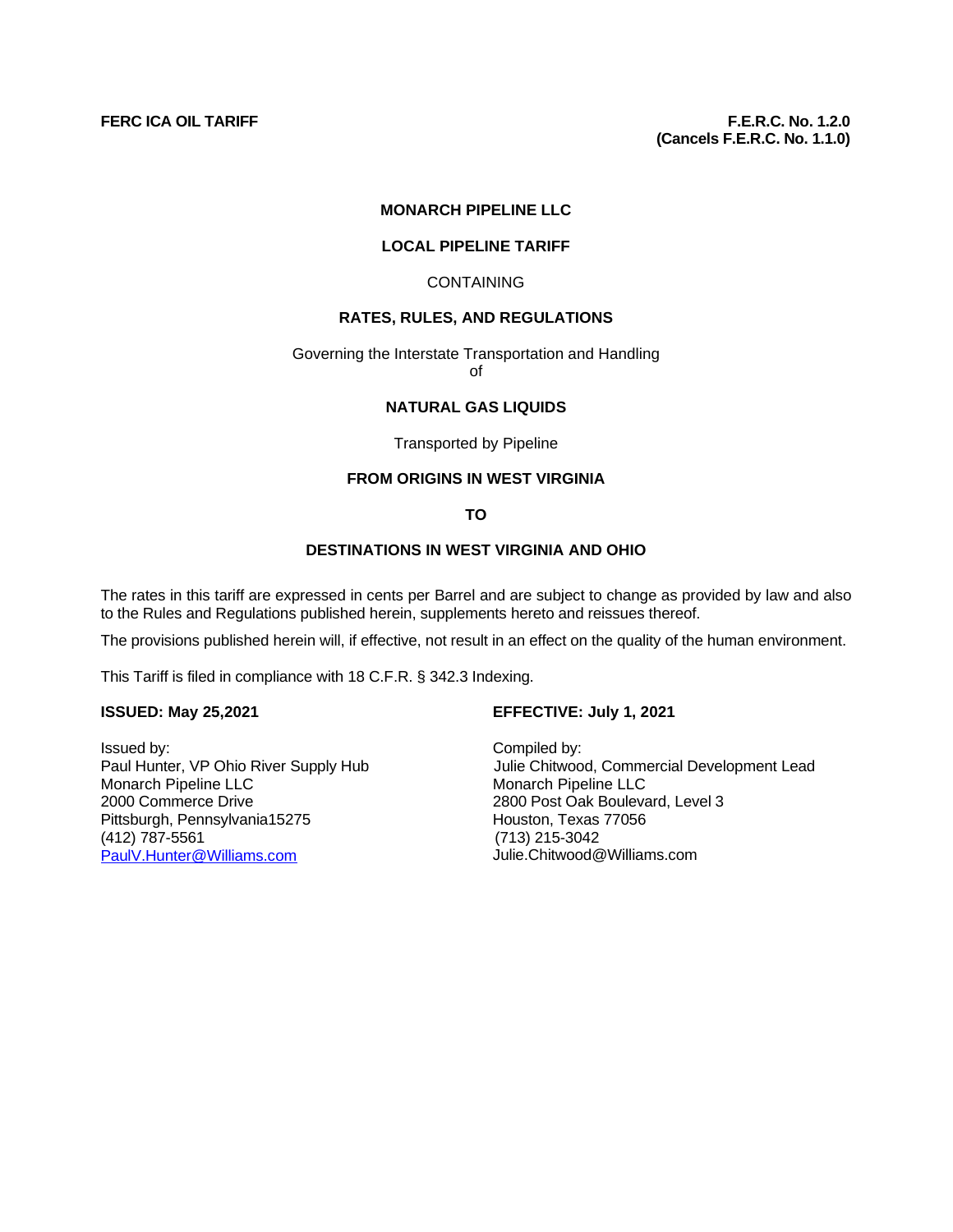| <b>Subject</b>                                                      | Item No. | Page                    |
|---------------------------------------------------------------------|----------|-------------------------|
| Index of Origins and Destinations                                   |          | 3                       |
| Section I - General Rules and Regulations                           |          | 4                       |
| <b>Definitions</b>                                                  | 5        | $\overline{\mathbf{4}}$ |
| <b>Product Specifications</b>                                       | 10       | 6                       |
| Linefill                                                            | 15       | $\overline{7}$          |
| Nominations, Funding, and Scheduling                                | 20       | $\overline{7}$          |
| <b>Identity of Shipments</b>                                        | 25       | 7                       |
| Storage, Origin, and Destination Facilities                         | 30       | 8                       |
| Title                                                               | 35       | 8                       |
| Measurement                                                         | 40       | 8                       |
| Failure to Take Delivery at Destination                             | 45       | 8                       |
| <b>Credit Standards</b>                                             | 50       | 9                       |
| <b>Payment of Carrier Charges</b>                                   | 55       | 10                      |
| Claims, Suits, and Time for Filing                                  | 60       | 10                      |
| Proration of Pipeline Capacity                                      |          | 11                      |
| Liability of Carrier                                                | 70       | 13                      |
| <b>Pipeline Gain and Losses</b>                                     | 75       | 13                      |
| <b>Component Balancing</b>                                          | 80       | 13                      |
| Application of Rates to Intermediate Points                         |          | 14                      |
| <b>Additional Contracts</b>                                         | 90       | 14                      |
| Section II - Rules and Regulations Applicable to Committed Shippers |          |                         |
| Application of Incentive Program                                    | 95       | 14                      |
| <b>Volume Commitment</b>                                            |          | 14                      |
| <b>Provision of Services</b>                                        |          | 15                      |
| <b>Tariff Rates and Charges</b>                                     | 115      | 15                      |
| <b>Carrier Discretion</b>                                           | 120      | 15                      |
| <b>Section III - Rates</b>                                          |          |                         |
| <b>General Commodity Rate</b>                                       | 130      | 16                      |
| <b>Committed Rates</b>                                              | 135      | 16                      |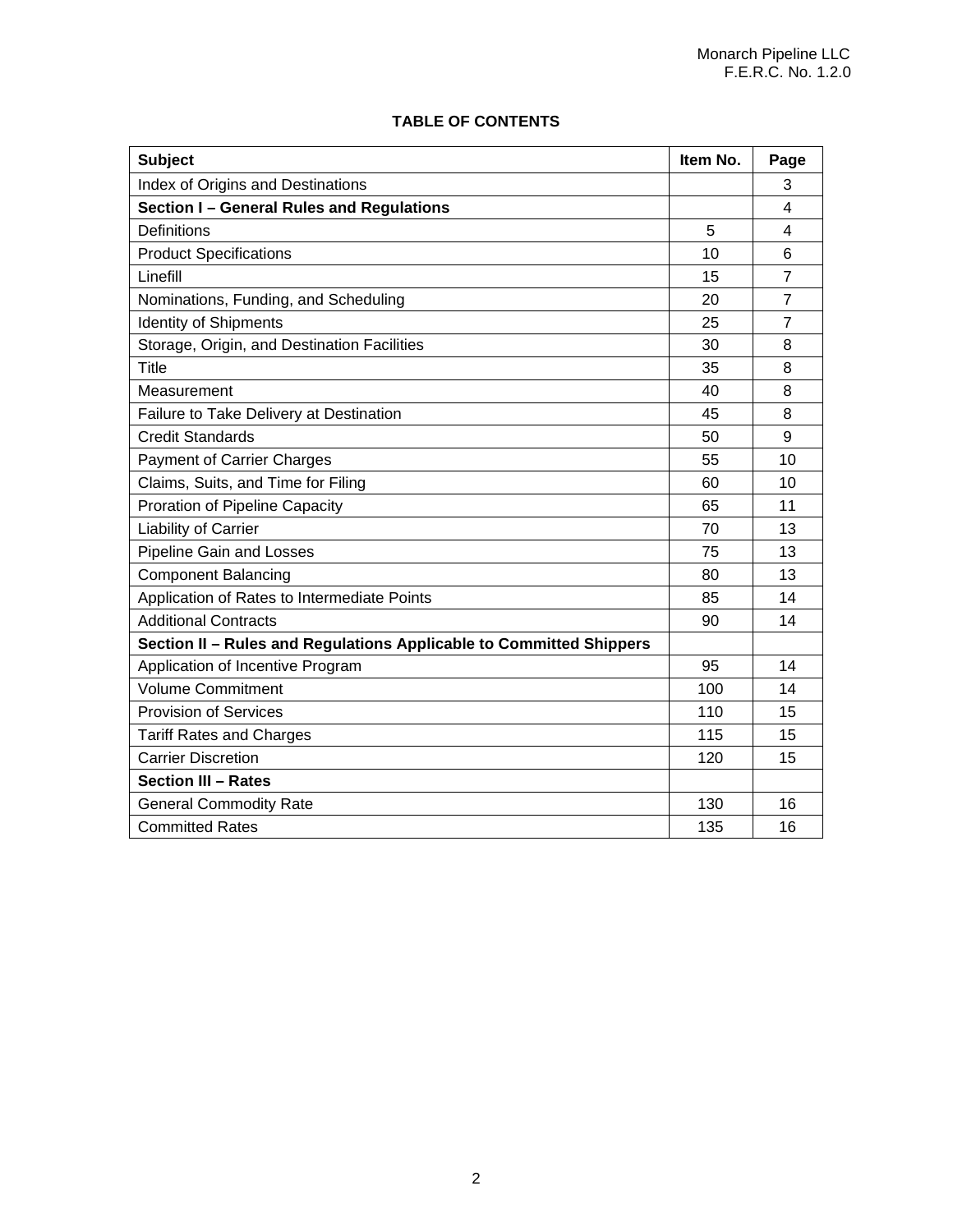# **INDEX OF ORIGINS**

*Origins*

Williams Oak Grove Gas Processing Facility, Moundsville, West Virginia

## **INDEX OF DESTINATIONS** *Destinations*

*Williams Moundsville Fractionation Facility Moundsville, West Virginia UEO Fractionation Facility Scio, Ohio*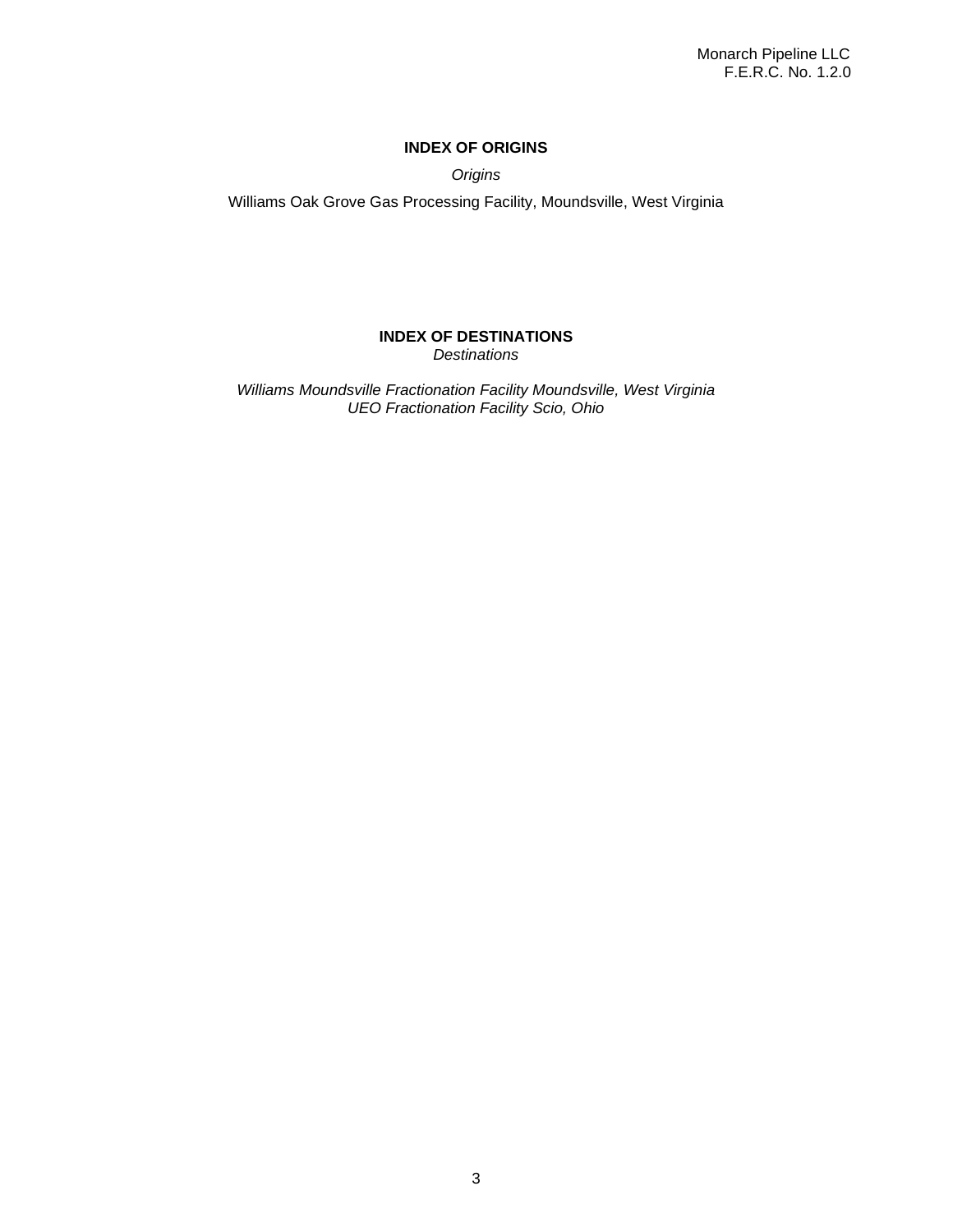## **SECTION I GENERAL RULES AND REGULATIONS**

## **ITEM NO. 5 - DEFINITIONS**

"Affiliate" shall mean with respect to any specified Person, any other Person directly or indirectly controlling or controlled by or under direct or indirect common control with such specified Person or, in the case of a Person that is a limited partnership, an "Affiliate" shall include any other Person directly or indirectly controlling or controlled by or under direct or indirect common control with the general partner of such limited partnership. For the purposes of this definition, "control" means the ownership, directly or indirectly, of more than fifty percent (50%) of the voting stock or other ownership interest of such Person; and the terms "controlling" and "controlled" have meanings correlative to the foregoing.

"Barrel" shall mean forty-two (42) Gallons.

"BPD" shall mean Barrels of Product per Day.

"Base Period" shall mean the twelve-Month period beginning thirteen (13) Months prior to the Proration Month and excluding the Month preceding the Proration Month. If Carrier has been in operation less than twelve (12) Months, then the Base Period shall be number of Months during which the Carrier has been in operation, excluding the Month preceding the Proration Month.

"Carrier" shall mean Monarch Pipeline LLC Company LLC.

"Collateral" shall have the meaning set forth in Item No. 55 of this Tariff.

"Commencement of Service Date" shall mean the first Day upon which the Pipeline is deemed complete, operational and available to receive, transport, and deliver Product from the Origin(s) to Destination(s) listed herein.

"Committed Rates" shall mean those rates applicable to Committed Shippers as listed in Item No. 135.

"Committed Shipper" shall mean a Shipper that has an effective TSA that was executed in response to Carrier's open season held from April 3, 2019 to May 3, 2019 and in which such Shipper made a Committed Volume for a fifteen-year term.

"Committed Volume" shall mean the minimum volume of Product (stated in BPD) that a Committed Shipper has committed in its TSA to Nominate and ship on the Pipeline, or otherwise pay a Deficiency Payment for, each Day during a Month,

"Day" shall mean the twenty-four (24) hours between 7:00 a.m. prevailing Central Time and 7:00 a.m. prevailing Central Time the following day.

"Deficiency Payment" shall have the meaning set forth in Item No. 100, Paragraph B, of this Tariff.

"Deficiency Volume" shall mean, when a Committed Shipper fails to ship its Required Monthly Volume on the Pipeline during a Month, the difference between (a) the Committed Shipper's Required Monthly Volume and (b) the Committed Shipper's actual shipments on the Pipeline during such Month.

"Destination(s)" shall mean the Pipeline delivery point(s) listed in this Tariff and tariffs making reference hereto and incorporating this Tariff by reference therein.

"Encumbered Product" shall have the meaning set forth in Item No. 35 of this Tariff.

"Excess Volume" shall have the meaning set forth in Item No. 100, Paragraph D, of this Tariff.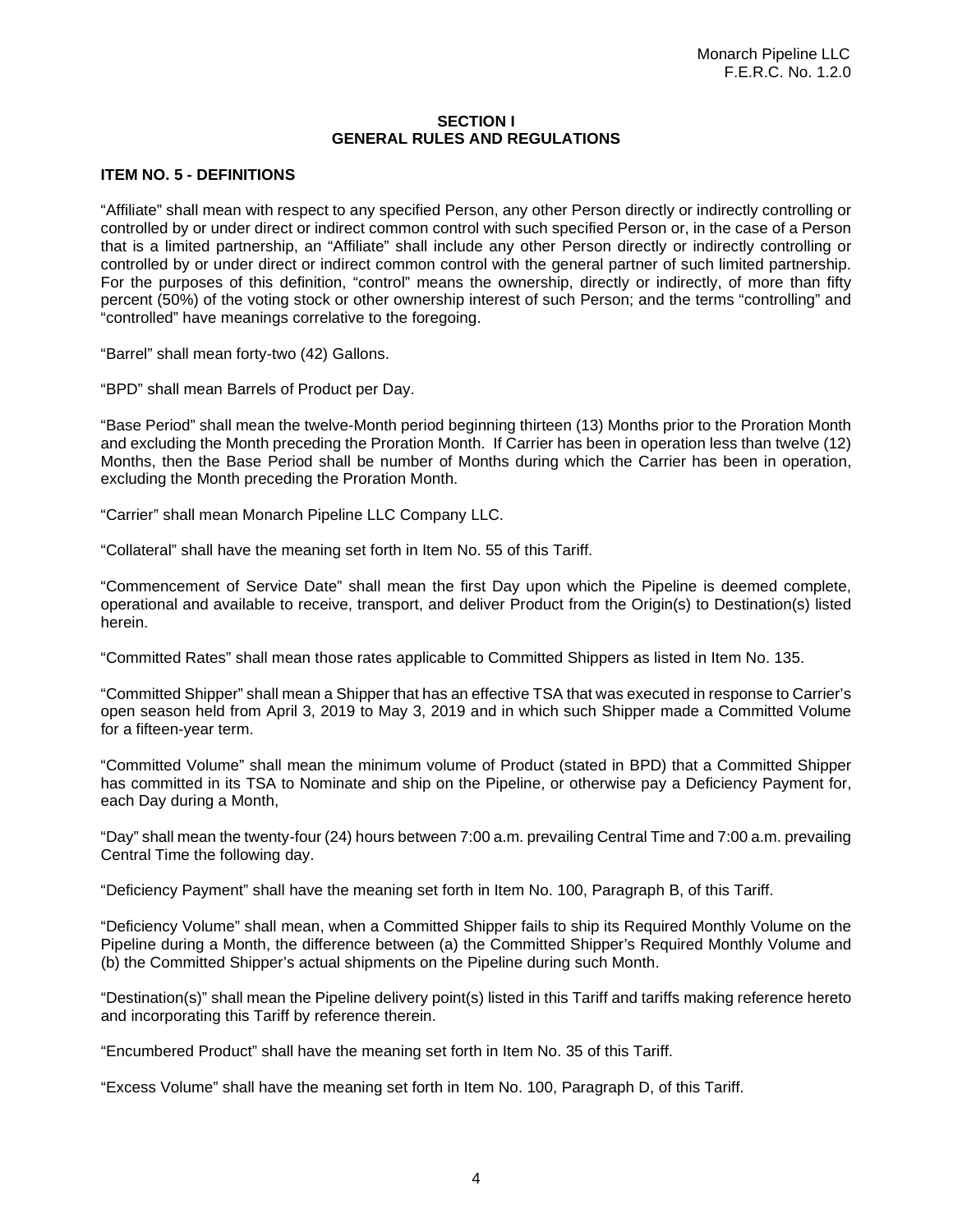"Force Majeure" shall mean any event or occurrence beyond the reasonable control of Carrier that prevents in whole or in part the performance by Carrier of any obligation or condition under this Tariff (and/or any tariffs making reference hereto and incorporating this Tariff by reference therein), including but not limited to strikes, lockouts, or other industrial disturbances, wars, sabotage, terrorism, blockades, insurrections, or acts of the public enemy; epidemics, landslides, lightning, earthquakes, tornadoes, loss of utilities, fires, explosions, storms, floods, washouts, or other acts of God; arrests or restraints of governments and people; riots or civil disturbances, failures, disruptions, breakdowns, or accidents to machinery, facilities, or lines of pipe (whether owned, leased or rented); freezing of lines; embargoes, priorities, expropriation, or condemnation by government or governmental authorities; interference by civil or military authorities; compliance with any orders, directives, rules or regulations issued by governmental authority.

"Gallon" shall mean a U.S. gallon of 231 cubic inches at sixty degrees Fahrenheit (60ºF) and equilibrium vapor pressure.

"Maintenance" means when Carrier, from time to time, requires routine scheduled and unscheduled maintenance periods to overhaul, service, or test the Pipeline or related facilities.

"Month" shall mean a period of time commencing at the start of the first Day of a calendar month and ending at the start of the first Day of the next calendar month.

"New Shipper" shall have the meaning set forth in Item No. 65 of this Tariff.

"Nominate," "Nomination," or "Nominated" shall mean an offer by Shipper to Carrier of a stated quantity of Product for transportation, from the specified Origin to the specified Destination pursuant to the terms of this Tariff (and/or any tariffs making reference hereto and incorporating this Tariff by reference therein).

"Obligations" shall have the meaning set forth in Item No. 55 of this Tariff.

"Off-Spec Penalty" shall have the meaning set forth in Item No. 10 of this Tariff.

"Off-Spec Product" shall have the meaning set forth in Item No. 10 of this Tariff.

"Origin(s)" shall mean the Pipeline receipt point(s) listed in this Tariff and in tariffs making reference hereto and incorporating this Tariff by reference therein.

"Party" shall mean Carrier or Shipper when referred to individually or "Parties" when referred to collectively.

"Person" shall mean any individual, corporation, partnership, joint venture, association, joint stock company, or limited liability company.

"Pipeline" shall mean the Monarch Pipeline LLC, originating at a point in West Virginia and terminating at points in West Virginia and Ohio.

"Product" or "Demethanized Mix" shall mean a mixture of demethanized liquid hydrocarbons and other mixed natural gas liquids requiring fractionation that result from the operation of natural gas processing plants that conform to Carrier's specifications as may be amended from time to time by Carrier.

"Proration Month" shall mean the Month for which capacity on the Pipeline is subject to prorationing under Item No. 65 of this Tariff.

"Prorationed Capacity" shall have the meaning set forth in Item No. 65 of this Tariff.

"Qualified Issuer" shall mean a United States office of a commercial bank or trust company organized under the laws of the United States of America or a political subdivision thereof or a foreign bank with a branch office located in the United States and unaffiliated to Shipper and, in either case, (A) subject to supervision or examination by a federal or state authority of the United States of America, (B) having a Credit Rating of BBB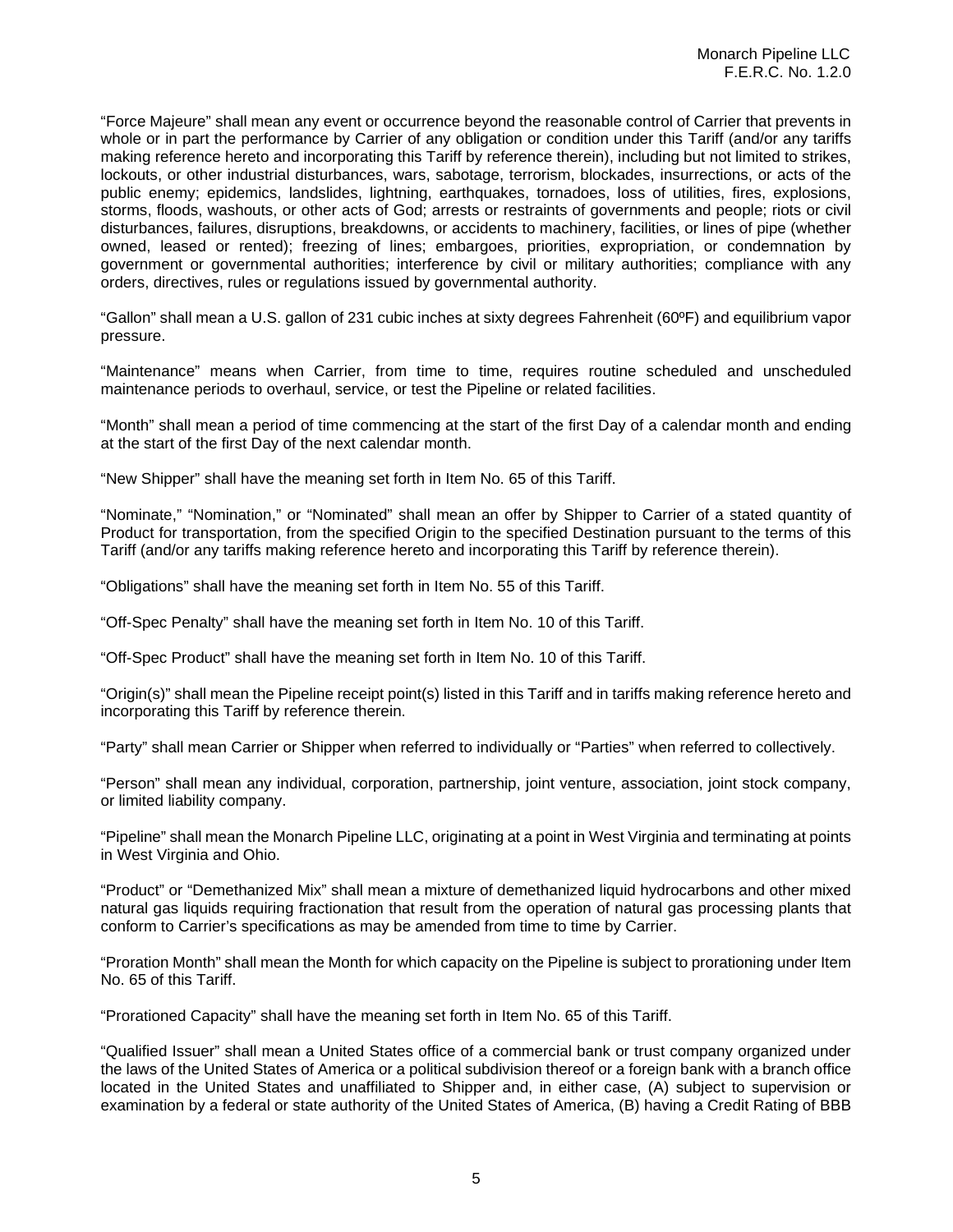or higher by Standard and Poor's or Baa or higher by Moody's Investment Services and (C) having a minimum asset base of at least \$5,000,000,000.

"Regular Shipper" shall have the meaning set forth in Item No. 65 of this Tariff.

"Required Monthly Volume" shall mean the Committed Shipper's Committed Volume multiplied by the number of Days in the Month.

"Shipper" shall mean any Person who gives notice to ship Product under the provisions outlined in this Tariff and in accordance with applicable law.

"Specifications" shall mean the specifications applicable to Product transported through the Pipeline, which Specifications shall be available upon request to Carrier.

"Tariff" shall mean this tariff.

"Term" shall mean the term of the TSA, commencing on the Commencement of Service Date.

"Ticket Period" shall mean the time period between when Carrier pulls a ticket and the next time Carrier pulls a ticket.

"Transportation Services Agreement" or "TSA" shall mean an agreement executed by Carrier and a Shipper.

# **ITEM NO. 10 - PRODUCT SPECIFICATIONS**

Carrier is engaged in the transportation of Product as herein defined and will not accept any other commodity for transportation under this Tariff. Shipper shall perform applicable tests to ensure that the stream delivered to the Pipeline conforms to Carrier's Specifications. Should spot samples, analyses, or any other test (including tests performed by Carrier) indicate that the stream delivered or to be delivered does not meet the Specifications required by Carrier, Shipper agrees to stop delivery of such off-Specification stream to Carrier until such time as it is determined by additional testing that the stream meets the definition of Product issued by Carrier and Carrier's Specifications.

Carrier reserves the right to refuse to accept any "Off-Spec Product" for transportation. Off-Spec Product is Product that (i) does not conform to the Specifications, (ii) is not merchantable, (iii) is not readily acceptable for transportation through Carrier's Pipeline and/or (iv) would otherwise adversely affect Carrier's Pipeline or another Product. As a prerequisite to transportation on the Pipeline, Shipper's Product must also conform to the quality specifications of the Nominated Destination. Shipper may be required to furnish Carrier with a certificate of analysis setting forth the composition of the Product from the original source of the Product to be transported in Carrier's facilities. Carrier reserves the right to sample and/or test any such shipment prior to acceptance or during receipt, and in the event of variance between Shipper's certificate and Carrier's test, the latter shall prevail.

Should Shipper become aware that any Product delivered fails at any time to conform to the Specifications, then Shipper shall promptly notify Carrier of any such failure. Shipper shall immediately undertake and diligently pursue such acts as may be necessary to correct such failure so as to tender Product conforming to the Specifications. If, upon investigation, Carrier determines that Shipper has delivered Product to the Pipeline that has contaminated the common fungible stream, rendering all or a portion of the fungible stream undeliverable, Carrier reserves the right to treat or otherwise dispose of all contaminated Product in any commercially reasonable manner at Shipper's sole expense. Shipper's liability in such an instance would include, but is not limited to, costs of handling, refractionating, processing or disposing of any and all products and decontaminating any facilities contaminated by any Off-Spec Product, as well as claims from other Shippers, carriers, users, and/or handlers of the contaminated Products and the costs of any regulatory or judicial proceeding. In addition, such Shipper will be excluded from further entry into applicable segments of the Pipeline until such time as Shipper's Product meets the quality specifications in this Item No. 10 to the satisfaction of Carrier. If Product received by Carrier does not meet the Specifications, Carrier reserves the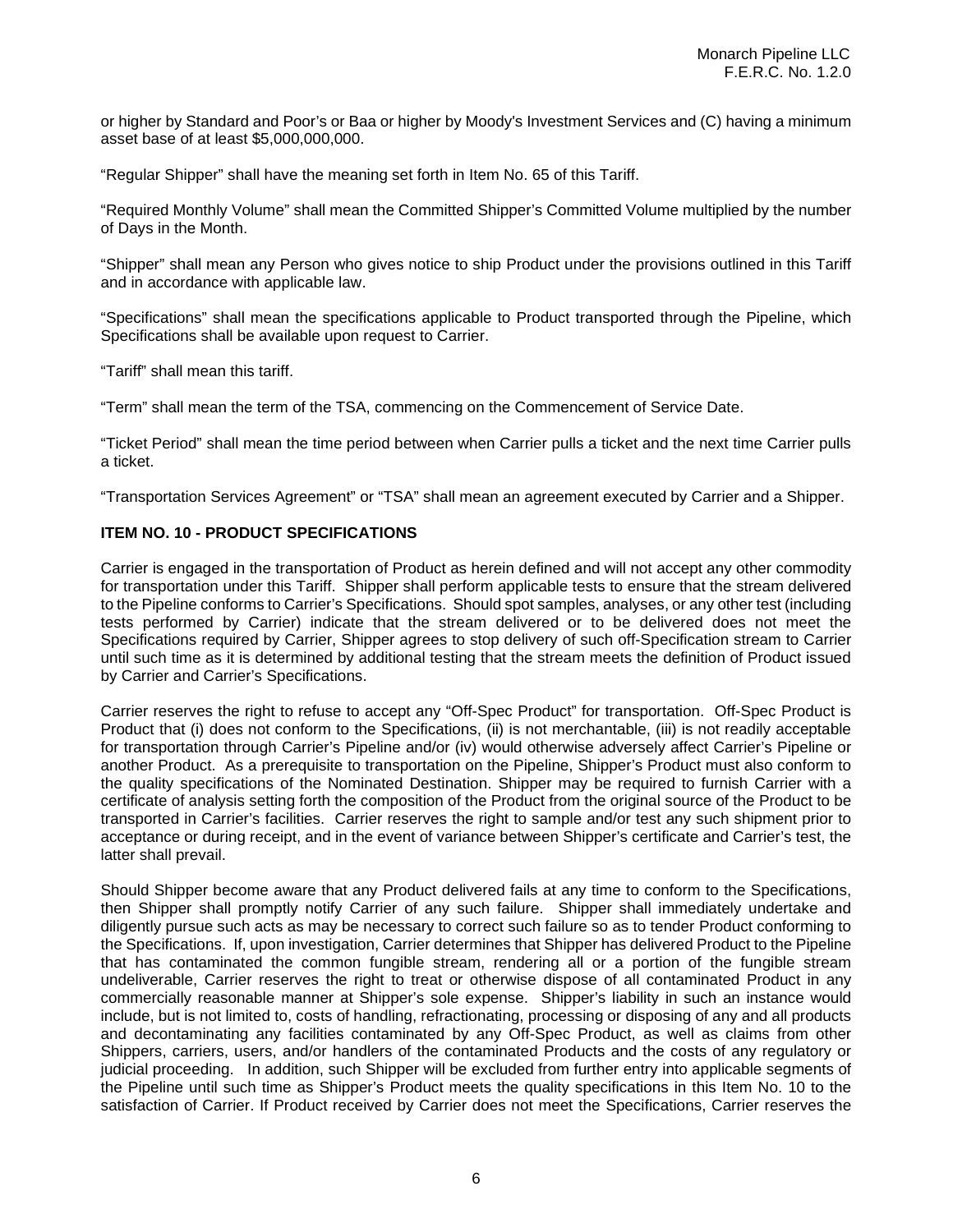right to charge the Shipper (i) the actual costs and expenses incurred by Carrier to treat or otherwise dispose of all contaminated Product, including contaminated Product of other shippers caused by such Shipper's failure to meet the Specifications and settle any claims from other shippers or third parties, and (ii) a one-hundred (100) cents per Barrel penalty for the volume of Product transported by Shipper ("Off-Spec Penalty") during the Ticket Period. If a composite sample, spot sample, or the results of any other test demonstrates that a Shipper's Product delivered to Carrier fails to meet the Specifications, the total penalty will be assessed by multiplying the Off-Spec Penalty by the total volume of Shipper's Product (in Barrels) received by Carrier during the Ticket Period. The Off-Spec Penalty is intended to discourage Shippers from delivering off-Specification Product to Carrier for transportation on the Pipeline.

Nothing contained in this Tariff, any other tariff filing, any pipeage contract or TSA or any other document, nor any temporary receipt of Off-Spec Product by Carrier (either unknowingly or as a temporary accommodation), shall be construed to affect Carrier's right, at any time and from time to time, to reject any Off-Spec Product and to refuse or suspend receipt of such Off-Spec Product until it is established to Carrier's reasonable satisfaction that subsequent deliveries of Product will conform to the Specifications.

Carrier reserves the right to modify its Specifications from time to time. In the event Carrier makes modifications to its Specifications, Carrier will provide Shippers with advance notice of such modifications and provide a copy of, or access to, the Specifications. In all circumstances, it is the Shipper's responsibility to ensure that Product tendered for transportation meets the Specifications.

# **ITEM NO. 15 - LINEFILL**

The Pipeline will supply a sufficient volume of Product for linefill in order to maintain efficient operations of Carrier's Pipeline.

## **ITEM NO. 20 – NOMINATIONS, MINIMUM TENDER AND SCHEDULING**

Any Shipper desiring to tender Product for transportation hereunder shall submit on or before the fifteenth (15th) day of the Month preceding the Month of shipment a written Nomination to Carrier, on a form acceptable to Carrier, specifying the Origin, Destination, and quantity of Product to be shipped except that, if space is available for current movement, a Shipper may nominate Product for transportation after the fifteenth (15th) day of the Month preceding the Month during which the transportation under the nomination is to begin. Unless a Shipper makes a timely Nomination, Carrier shall be under no obligation to accept Product from such Shipper for transportation.

Product will be accepted for transportation only where there has been tendered by the Shipper a quantity of Product of no less than twenty thousand (20,000) Barrels in the applicable Month, provided, however, Carrier may for its convenience, transport same by intermittent pumping. Lower tender quantities may not be accepted at Carrier discretion if total supply available at a given Origin is less than ten thousand (10,000) Barrels in a Month. Product shall be offered for transportation in ratable quantities which can be received into Carrier's pipeline at full line flow rates.

Carrier will transport and deliver Product with reasonable diligence considering the quantity and quality of the Product, distance of transportation, safety of operations, and other material factors but will accept no Product to be transported at a particular time for any particular market. Furthermore, Carrier shall not be liable for any delay in shipments resulting from such scheduling.

Schedules of shipments and consignments will be issued to each Shipper by Carrier from time to time and in a manner and to the extent reasonably desirable to facilitate the efficient and economical use and operation of Carrier's facilities and to reasonably accommodate Shipper's needs for transport of Product.

# **ITEM NO. 25 – IDENTITY OF SHIPMENTS**

Carrier may commingle Products received from the Origin(s). Product will be accepted for transportation only on condition that it shall be subject to such changes in characteristics while in transit that may result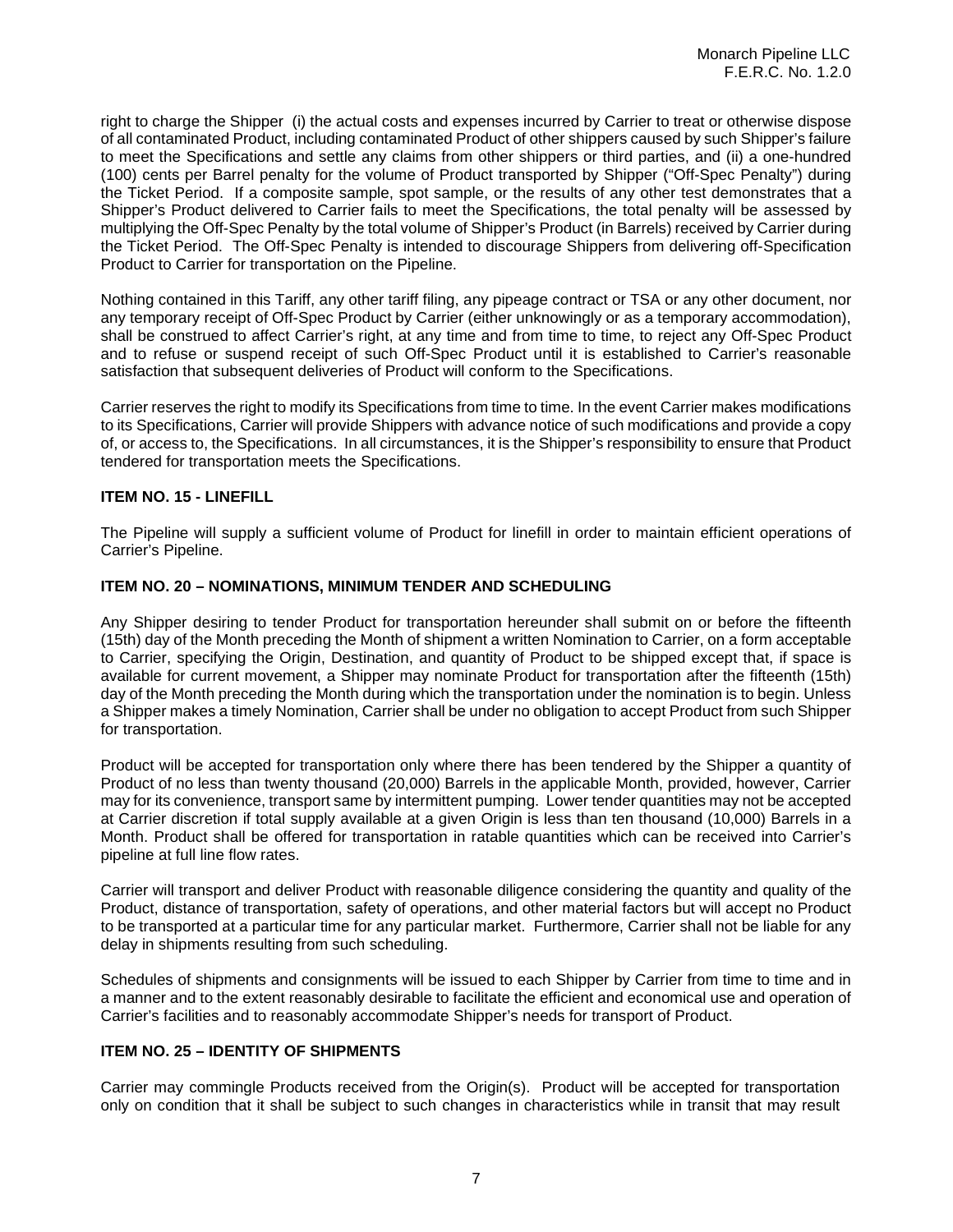from the mixture with other Product, and Carrier shall be under no obligation to make delivery of the identical Product but may make delivery out of common stock. Carrier reserves the right at any time to substitute and deliver to Shippers any common stream Product meeting the Specifications. Shippers will be required to accept delivery of such common stream Product, the characteristics of which may have changed due to mixing with other Product.

# **ITEM NO. 30 - STORAGE, ORIGIN AND DESTINATION FACILITIES**

Carrier does not furnish storage facilities or services at the Origin(s) or the Destination(s).

Product will be accepted for transportation only when the Shipper has provided the necessary equipment and facilities, including storage facilities, necessary for delivering the Product to the Pipeline at the Origin and for receiving the Product as it arrives at the Destination at pressures and pumping rates required by Carrier, as determined by Carrier in Carrier's sole discretion, to be exercised in a manner that is not unduly discriminatory or unduly preferential. These facilities shall conform to the operating requirements of Carrier in Carrier's sole discretion. Satisfactory evidence of compliance with the provisions of this Item No. 30 may be required by Carrier before any obligation to furnish transportation shall arise. Shipper must also make all necessary arrangements for shipment beyond the Destination on Carrier's Pipeline, which may include Shipper's compliance with any quality specifications applicable to such shipment.

## **ITEM NO. 35 – TITLE**

Carrier may require of Shipper satisfactory evidence of its perfected and unencumbered title or of the lawful right to deliver and transport Product (for example, an affidavit, lease agreement, exchange agreement, purchase agreement). Carrier shall have the right to reject any Product, when Nominated for transportation, which may be involved in litigation, or the title of which may be in dispute, or which may be encumbered by a lien or charge of any kind (other than the lien created hereunder in favor of Carrier). At the time of Nomination, Shipper shall inform Carrier if any Product Nominated and/or to be tendered to Carrier for transportation (i) may be involved in litigation, (ii) may be subject to a title dispute, or (iii) may be encumbered by a lien or charge of any kind (other than the lien created hereunder in favor of Carrier) ("Encumbered Product"); in the event Carrier receives such Shipper notice of Encumbered Product or otherwise learns that Shipper has or will Nominate or tender Encumbered Product, Carrier may require Shipper to provide a satisfactory indemnity bond, pre-payment of transportation charges, or a subordination agreement from the applicable lienholder, all to be determined in Carrier's sole discretion. Shipper agrees to hold Carrier harmless for any and all loss, cost, liability, damage and/or expense resulting from Shipper's failure to have proper title or lawful right to deliver thereto; provided that acceptance for transportation shall not be deemed a representation by Carrier as to title.

## **ITEM NO. 40 - MEASUREMENT**

All Product transported by Carrier will be measured at the Origin and Destination in accordance with applicable Carrier and industry accepted practices and procedures as will be posted and may be changed from time to time. All measurements and tests shall be performed by Carrier, but Shipper or its representatives may be present to witness such measurements and tests. All measurements and tests performed in respect of a given Origin or Destination shall be deemed final unless they are contested by Shipper within sixty (60) days of such action.

# **ITEM NO. 45 - FAILURE TO TAKE DELIVERY AT DESTINATION**

After a shipment has had time to arrive at the Nominated Destination, Carrier may begin delivery of such shipment from its common stock to Shipper at Carrier's current rate of pumping. Shipper shall timely remove Product, or cause Product to be removed, from the Pipeline following transportation to a Nominated Destination. If Shipper is unable or refuses to receive said shipment, a daily demurrage charge shall accrue; such daily demurrage charge shall equal the Shipper's applicable tariff rate(s) in Item No. 130 (General Commodity Rate) and Item No. 135 (Committed Rates) herein multiplied by the number of Gallons of Product not removed by Shipper. In addition to such demurrage charge, Carrier shall have the right to make such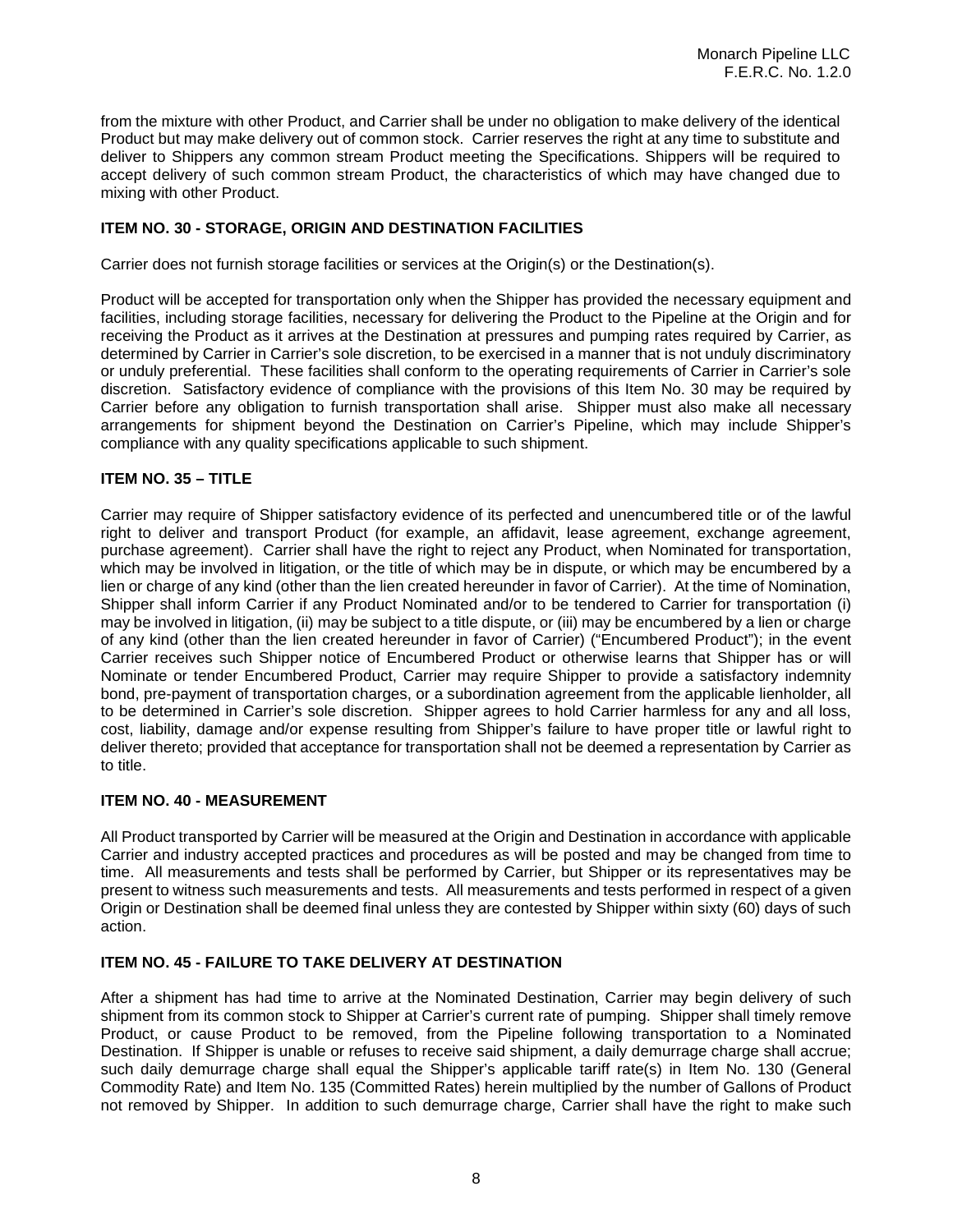disposition of unremoved Product as is necessary for the efficient operation of the Pipeline, and Shipper shall pay Carrier all charges associated with such disposition the same as if Shipper had authorized such, together with any associated additional costs and damages borne or incurred by Carrier. Shipper shall indemnify Carrier for all losses associated with unremoved Product and Carrier's disposition of unremoved Product. Carrier shall have no liability to Shipper associated with Shipper's unremoved Product or Carrier's disposition of unremoved Product.

# **ITEM NO. 50 – CREDIT STANDARDS**

Shipper must provide to Carrier, meet, and thereafter maintain one or more of the following, as required by Carrier:

- i. Have a senior unsecured credit rating of at least BBB- from Standard and Poor's (or its successors) and Baa3 from Moody's Investment Services with a stable or positive outlook opinion (or successors). If the Shipper has a split rating between Standard and Poor's and Moody's Investment Services, the lower rating will be the applicable rating used.
- ii. Provide a guaranty in favor of Carrier in a form and substance acceptable from an entity that has a senior unsecured credit rating of at least BBB- from Standard and Poor's (or its successors) and Baa3 from Moody's Investment Services (or its successors). If the guarantor has a split rating between Standard and Poor's and Moody's Investment Services, the lower rating will be the applicable rating used.
- iii. To the extent the Shipper does not have a credit rating from Standard and Poor's and/or Moody's Investment Services, the Shipper must provide current audited financial statements to Carrier whereby Carrier will review working capital, profitability, net worth, cash flow and the overall financial condition of the Shipper, and Carrier will evaluate whether the Shipper has the ability to perform the financial obligations that would arise from the services provided by Carrier and whether Shipper is creditworthy for purposes of this Tariff.

In the event that, at any time, a Shipper ceases to meet the credit requirements set forth above, as required of the Shipper by Carrier, the Shipper shall be required to provide further credit assurances reasonably acceptable to Carrier, which credit assurances may include, without limitation, the following:

- i. With respect to Committed Shippers, an increase in such Committed Shipper's applicable Committed Rate from the Committed Rate set forth in Item No. 135 to the General Commodity Rate set forth in Item No. 130 of this Tariff.
- ii. No later than thirty (30) days after the date requested by Carrier, Shipper shall cause a Qualified Issuer to issue a standby letter of credit in a form and substance acceptable to Carrier and (i) having a stated amount and term acceptable to Carrier in its reasonable discretion; and (iii) providing that such letter of credit shall be automatically renewed for a like term unless at least thirty (30) days prior to then current expiration date of such letter of credit the Qualified Issuer thereof notifies Carrier and the Shipper of its intent not to renew such letter of credit.

A Shipper's creditworthiness will be reviewed on a continuing basis and Carrier shall not be required to provide any service to any Shipper that fails to establish and/or maintain creditworthiness standards as required by Carrier in this Section. A Shipper that fails to meet the creditworthiness standards established by Carrier under this Section may become creditworthy by providing to Carrier financial assurances acceptable to Carrier in its sole discretion.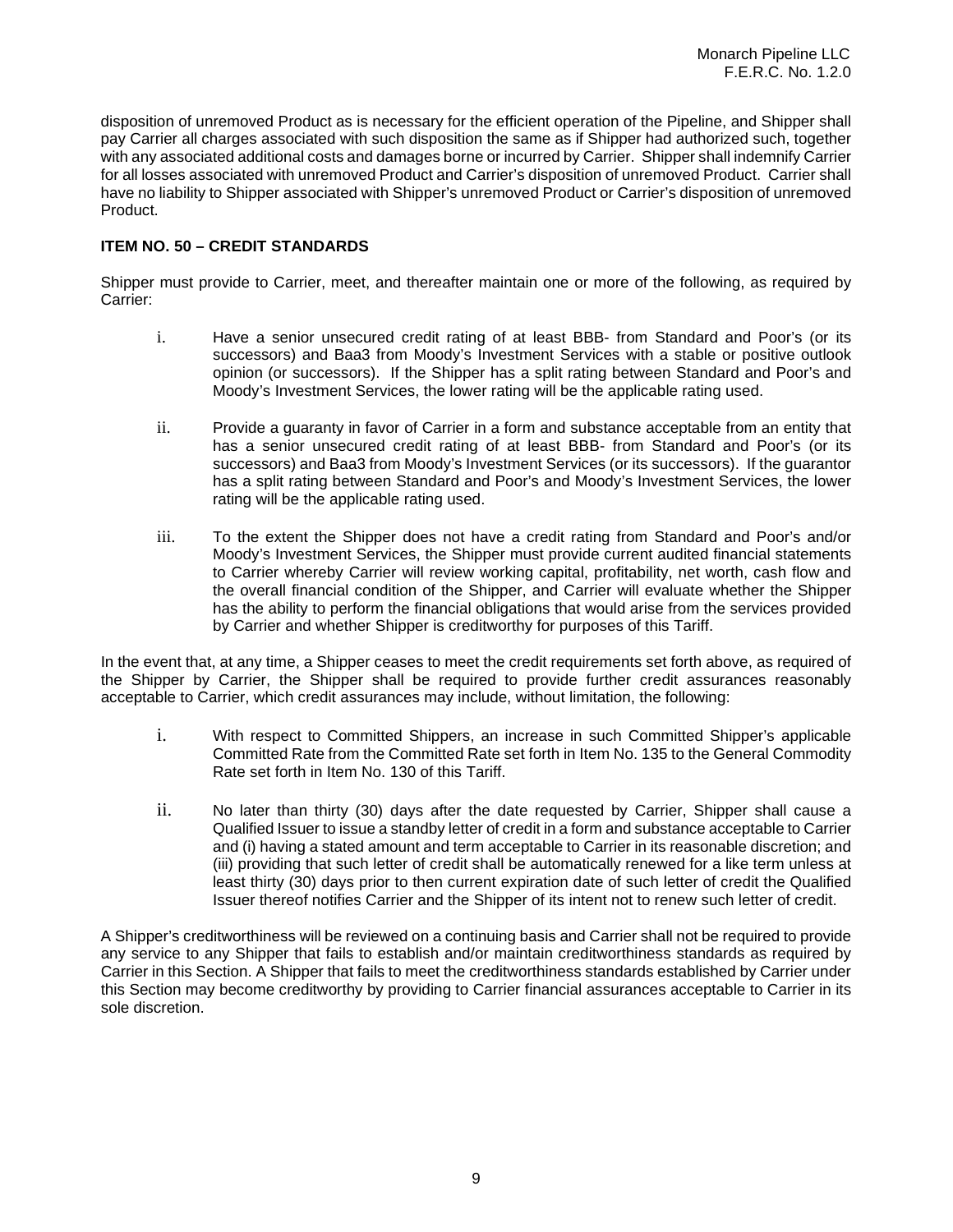# **ITEM NO. 55 - PAYMENT OF CARRIER CHARGES**

Carrier shall assess transportation and all other lawful charges accruing on Product accepted for transportation at the rate in effect at the date Product is delivered at the specified Destination. Carrier will invoice Shipper for transportation charges and all other lawful charges accruing on Product accepted in accordance with Carrier's then current payment policies and procedures at the rates published herein.

Carrier may invoice Shipper monthly for all transportation charges and other charges due based upon the number of Barrels accepted for transportation by Shipper from or on behalf of Carrier, less any adjustments made by Carrier pursuant to Item No. 70 of this Tariff. Shipper shall pay the full amount due under the invoice within ten (10) days from receipt of the invoice, even if such due date is prior to delivery at the Destination. In the event Shipper fails to pay any such charges when due, in addition to any other remedies available to Carrier under this Tariff or under applicable law, Carrier shall not be obligated to provide Shipper access to the Pipeline or provide services pursuant to this Tariff until such time as payment is received by Carrier.

If any transportation or other charges are not paid by the due date stated on the invoice, Carrier shall have the right to assess finance charges on the entire past due balance (including principal and accumulated but unpaid finance charges) until paid in full at the rate equal to one hundred twenty-five percent (125%) of the prime rate of interest charged by Citibank N.A., New York, New York, as of the due date, or the maximum finance charge rate allowed by law, whichever is less. Carrier reserves the right to set-off any charges due Carrier by Shipper against any monies owed to Shipper by Carrier or any Product of Shipper in Carrier's custody.

Shipper hereby assigns and grants to Carrier a continuous and continuing security interest in, and assignment of, all of the following, whether now or hereafter existing or acquired, as collateral security for the prompt and complete payment and performance of the Obligations (as defined below): (a) all Product accepted by Carrier for transportation or otherwise provided by Shipper pursuant to Item No.15 of this Tariff; (b) all other property of Shipper now in the possession of and at any time and from time to time hereafter delivered to Carrier or its agents, (c) all of Shipper's pre-payments, deposits, balances, and credits with, and any of its claims against, Carrier, at any time existing; and (d) all products and proceeds of any of the foregoing property in any form. The property described or referred to in subsections (a) through (d) above is collectively referred to as the "Collateral". This grant and assignment secures the following (collectively the "Obligations"): (a) all antecedent, current and future transportation, special, ancillary and other lawful charges arising under or related to this Tariff or the contracts entered into in connection with this Tariff; (b) the repayment of any amounts that Carrier may advance or spend for the storage or maintenance and preservation of the Collateral; and (c) all amounts owed under any modifications, renewals or extensions of any of the foregoing obligations. Carrier may withhold such Collateral from delivery until all unpaid charges have been paid. If said charges remain unpaid ten (10) days after final notice and demand therefore, Carrier shall have the right, in addition to and not in limitation of its other rights and remedies, directly or through an agent, to sell such Collateral at public auction, on any day not a legal holiday, in not less than forty-eight (48) hours after publication of notice of such sale in a daily newspaper of general circulation published in the town or city where the sale is to be held, stating the time, place of sale, and the quantity and location of Collateral to be sold. At said sale, Carrier shall have the right to bid, and if the highest bidder, to become the purchaser. From the proceeds of said sale, Carrier will pay itself the transportation and all other lawful charges, including expenses incident to said sale. The balance of the proceeds of the sale remaining, if any, shall be paid to Shipper or, if there is a dispute or claim as to entitlement, held for whoever may be lawfully entitled thereto. Carrier will have a claim for and against Shipper with respect to any deficiency arising from the debt due to Carrier from Shipper and the proceeds of any sale after reduction as set forth above.

# **ITEM NO. 60 - CLAIMS, SUITS AND TIME FOR FILING**

Notice of claims for loss or damage must be made in writing to Carrier within nine (9) Months after delivery of the Product, or in the case of a failure to make delivery, then within nine (9) Months after a reasonable time for delivery has elapsed.

A suit against Carrier shall be instituted only within two (2) years and one (1) day after delivery of the Product, or in case of a failure to make delivery, then within two (2) years and one (1) day after a reasonable time for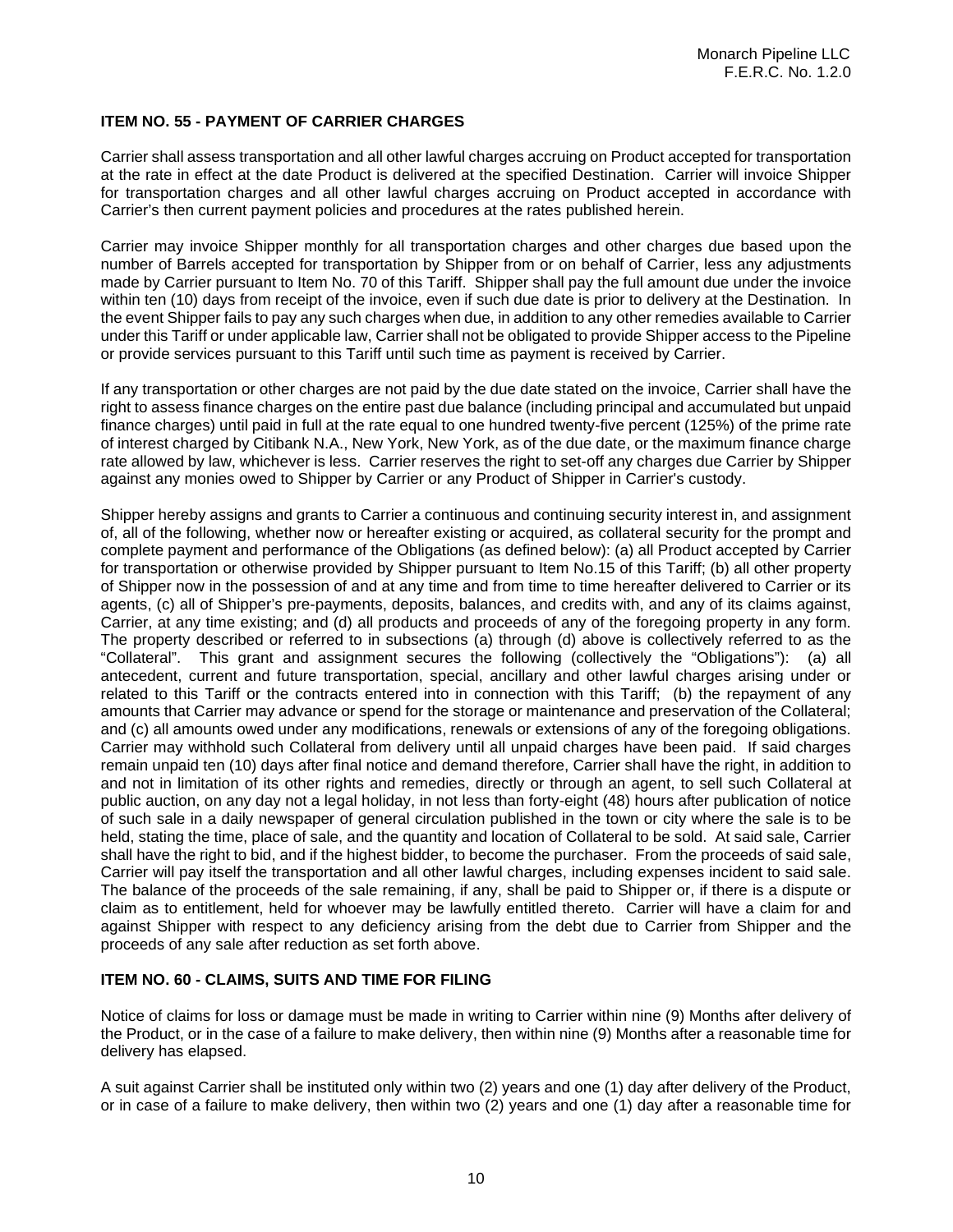delivery has elapsed; provided, however, that where claims have been duly filed with the Carrier, suit must be brought within two (2) years and one (1) day from the day when notice in writing is given by Carrier to the claimant that Carrier has disallowed the claim or any part or parts thereof specified in the notice.

Where claims for loss or damage are not filed or suits are not instituted thereon in accordance with the foregoing provisions, Carrier shall not be liable and such claims will not be paid.

## **ITEM NO. 65 – PRORATION OF PIPELINE CAPACITY**

## **1. Definition of terms.**

The following terms have the following meanings:

- *1.1 Regular Shipper* means a Shipper that has shipped Product on Carrier's system during each of the twelve (12) consecutive Months preceding the Proration Month, or a Committed Shipper.
- *1.2 New Shipper* means a Shipper that is not a Regular Shipper.

## **2. Prorating of capacity.**

- *2.1 When capacity will be prorationed*. Carrier will prorate the capacity of its system, or a portion of its system, during any Month when it determines, based upon the Nominations properly submitted by Shippers, that the total volume Nominated by all Shippers for shipment on Carrier's system, or portion thereof, during that Month exceeds the capacity of the system or portion thereof, whether due to total Nominations, Force Majeure, Maintenance, or otherwise. The capacity being prorated, whether the entire system or a portion thereof, is called the "Prorationed Capacity" herein.
- *2.2 Basis for allocation: notification*. When prorationing of the capacity of Carrier's system or portion thereof is in effect –
	- (a) Prorationed Capacity shall be allocated among eligible Shippers on a Monthly basis; and
	- (b) Carrier shall use reasonable efforts to notify each Shipper entitled to an allocation of Prorationed Capacity of the amount of its allocation no later than the first working day of the Month for which the allocation is made.
- *2.3 Division of capacity between Shipper classes*. Prorationed Capacity shall be divided between New Shippers as a class and Regular Shippers as a class.

## *2.4 Allocation to Committed Shippers*.

Each Committed Shipper shall be allocated a fraction of the remaining Prorationed Capacity available to all Regular Shippers, as defined in Section 2.7, for the Proration Month. The numerator of such fraction shall equal:

a) in the case of each Regular Shipper that is a Committed Shipper, the greater of: (i) the Barrels the Committed Shipper shipped on the Pipeline during the Base Period, or (ii) the Committed Volume for which the Committed Shipper has paid the applicable Committed Rate set forth in Item No. 135 of this Tariff during the Base Period. Committed Shippers shall be deemed to have shipped their Committed Volumes for purposes of administering this Item No. 65 as of the effective date of this Tariff.

The denominator of such fraction shall equal the total number of Barrels shipped by all Regular Shippers during the Base Period.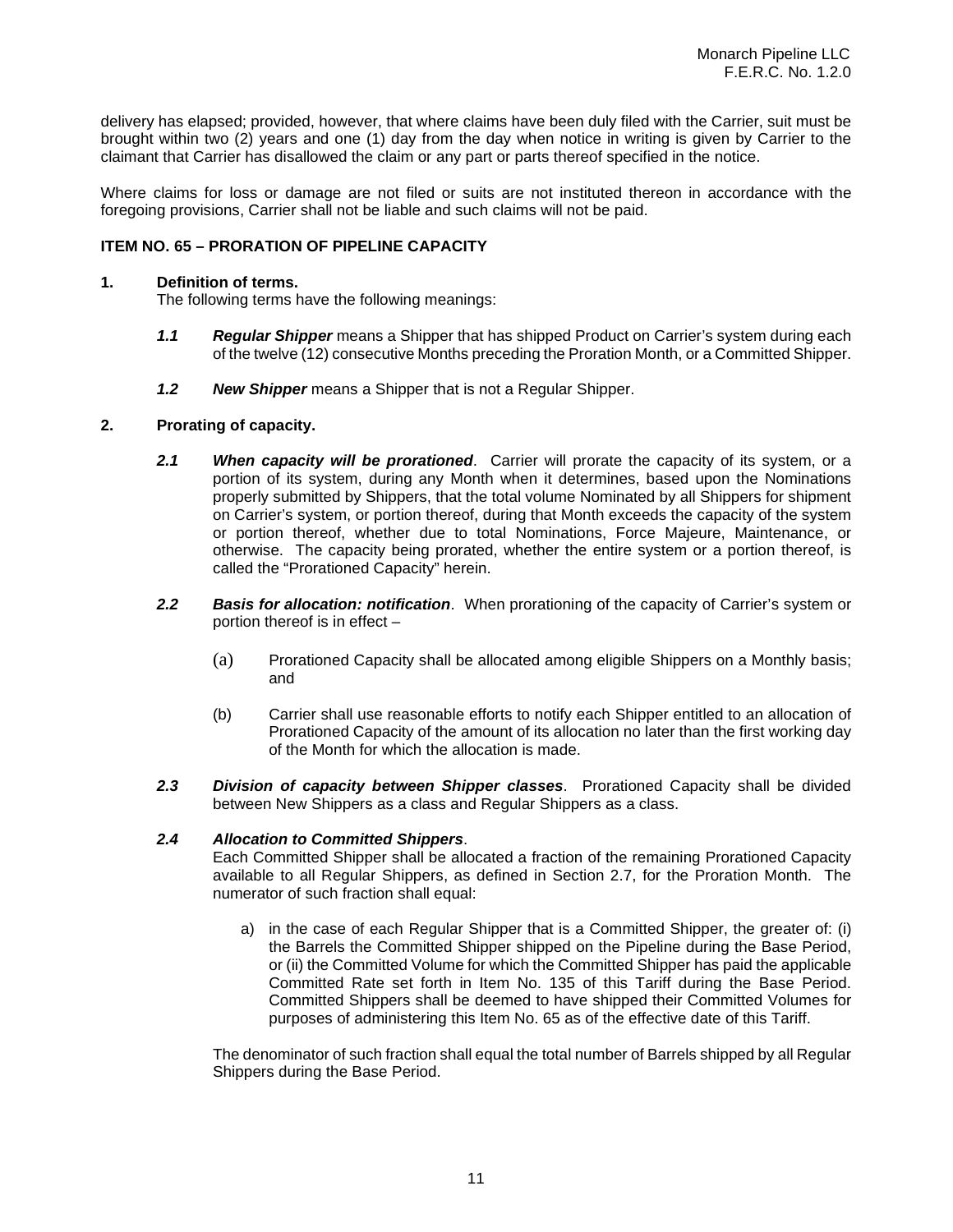- *2.5 Availability of capacity to New Shippers.* Not more than ten (10) percent of the total available Prorationed Capacity of Carrier's system shall be made available to New Shippers in the Proration Month.
- *2.6 Allocation to each New Shipper.* Each New Shipper shall be allocated an amount of capacity in the Proration Month that is equal to:
	- (a) its Nomination, if the total volume Nominated by all New Shippers is less than or equal to ten (10) percent of the Prorationed Capacity
	- (b) or its pro rata share, in accordance with its Nomination, of the total volume Nominated by New Shippers, if the total volume Nominated by all New Shippers is greater than ten (10) percent of the Prorationed Capacity,
- *2.7 Availability of capacity to Regular Shippers*. After the allocation adjustment for New Shippers, and the allocation of Committed Shippers, as provided in paragraphs 2.4, 2.5 and 2.6, all remaining Prorationed Capacity shall be available to Regular Shippers that have Nominated volumes for the Proration Month.
- *2.8 Allocation to each Regular Shipper that is not a Committed Shipper*. Each Regular Shipper shall be allocated a fraction of the remaining Prorationed Capacity available to all Regular Shippers, as defined in Section 2.7, for the Proration Month. The numerator of such fraction shall equal:
	- a) in the case of each Regular Shipper that is not a Committed Shipper, the number of Barrels shipped by the Regular Shipper on the Pipeline during the Base Period;

The denominator of such fraction shall equal the total number of Barrels shipped by all Regular Shippers during the Base Period.

- *2.9 Remaining capacity*. Any remaining Prorationed Capacity not allocated through the application of paragraphs, 2.4, 2.6, 2.7, and 2.8 shall be allocated pro rata among Shippers having unmet Nominations according to the following priority until the remaining Prorationed Capacity is fully allocated or all of the remaining Nominations have been fulfilled: First to Committed Shippers and Regular Shippers; second to New Shippers.
- *2.10 Reallocation of unused allocated Prorationed Capacity*. If during a Proration Month, a Shipper fails to use all of its allocation of Prorationed Capacity, such unused allocation shall be made available first to Committed Shippers and Regular Shippers, second to New Shippers.

## *2.11 Failure to use allocated capacity.*

- (a) Except as provided in subparagraph (b) of this paragraph, a Shipper that fails to use all of its allocation of Prorationed Capacity during a Proration Month shall have its allocation reduced in each subsequent Month of prorationing until the total reductions equal the amount of the deficiency. The amount of any such reduction shall be treated as unused allocated Prorationed Capacity and shall be reallocated among other Shippers in accordance with the rules in paragraph 2.10.
- (b) Reduction of a Shipper's allocation for failure to use its allocated capacity during a prior Proration Month may be waived, in whole or in part if Carrier determines, in its sole discretion, that the Shipper's failure to use all or some of its allocated capacity was due to factors beyond the Shipper's reasonable control and/or the Shipper paid a Deficiency Payment with respect to its unused allocation of Prorationed Capacity.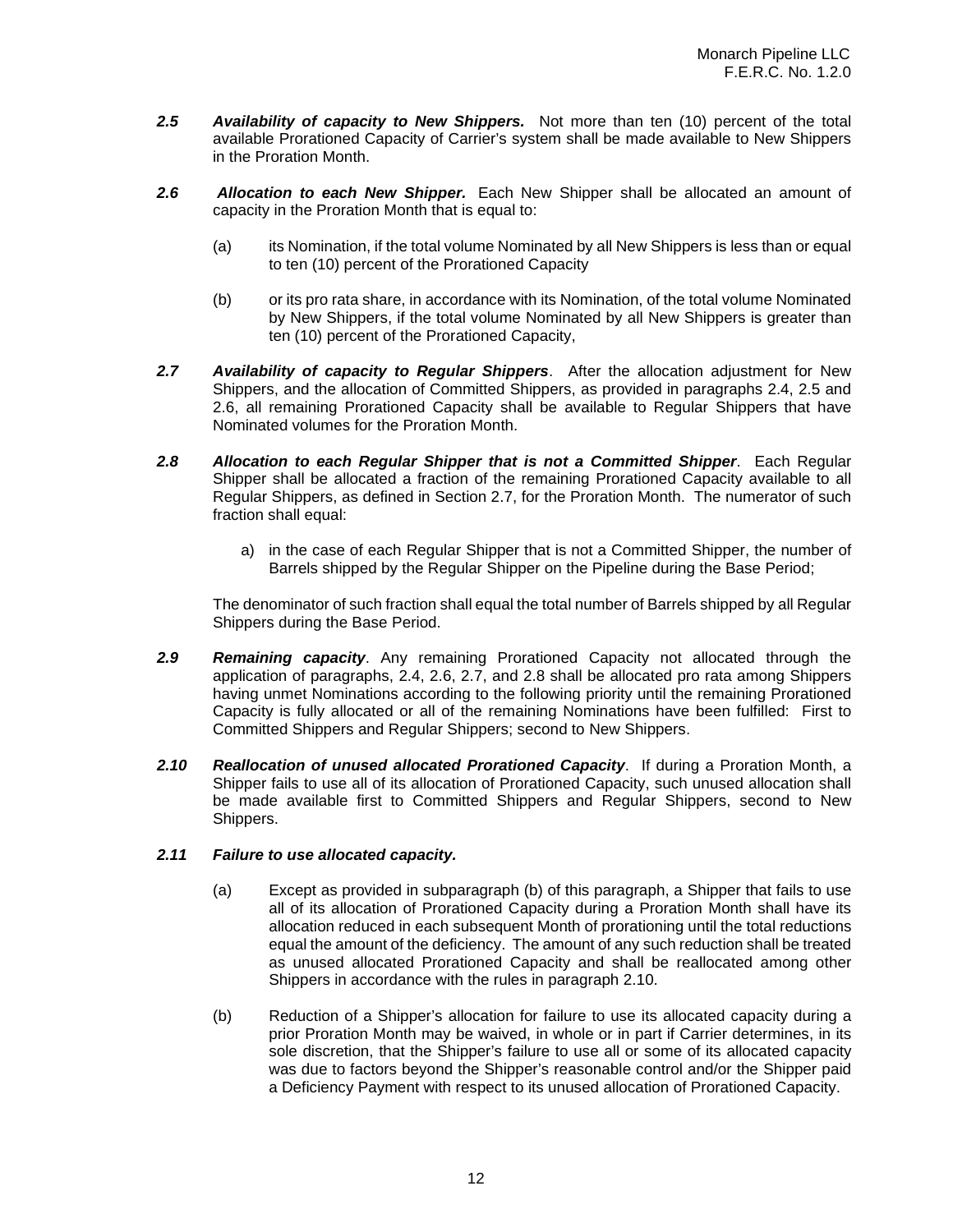*2.12 Use of affiliates.* A Shipper may not use an affiliated or cooperating entity to obtain an increased allocation of Prorationed Capacity or, in the case of a Regular Shipper, seek New Shipper status in order to pool two or more allocations to the benefit of the Shipper.

# **ITEM NO. 70 - LIABILITY OF CARRIER**

While in possession of Product Nominated to it for transportation, Carrier shall not be liable to Shipper for any delay in delivery, damage thereto, or for any loss of Product (a) due to Maintenance, or (b) caused by Force Majeure (including, but not limited to, any act of God or act of the public enemy), by act of default of Shipper, by act or default by the Product owner (if different from the shipper), by a defect in the transported Product, or resulting from any other cause not due to the gross negligence of Carrier, whether similar or dissimilar to the causes herein enumerated.

Carrier will not be liable for discoloration, contamination, or deterioration of Product transported unless such discoloration, contamination, or deterioration of Product transported results from the gross negligence of Carrier. Carrier reserves the non-exclusive right (without affecting the rights of any Shipper to pursue its own remedies), at its sole and complete discretion, to institute legal or other proceedings to recover Product in kind and/or monetary damages, and if Carrier recovers such, Carrier shall deduct the cost of recovery, including reasonable attorney's fees, and shall then apportion the remaining Product in kind and/or monetary damages recovered among the affected Shippers in the same proportion as the allocated losses or damages.

The Carrier operates under this tariff solely as a common carrier and not as an owner, manufacturer, or seller of the Product transported or stored hereunder, and Carrier expressly disclaims any liability for any expressed or implied warranty for Product transported or stored hereunder including any warranties of merchantability or fitness for intended use.

## **CARRIER WILL NOT BE LIABLE FOR SPECIAL, CONSEQUENTIAL, OR INCIDENTAL DAMAGES.**

**AS A CONDITION TO CARRIER'S ACCEPTANCE OF PRODUCT UNDER THIS TARIFF, EACH SHIPPER AGREES TO PROTECT AND INDEMNIFY CARRIER AGAINST ANY INDEMNIFIABLE CLAIM ASSERTED BY ANYONE RESULTING FROM OR ARISING OUT OF (1) ANY BREACH OF OR FAILURE TO ADHERE TO ANY PROVISION OF THIS TARIFF BY SHIPPER, CONSIGNEE, THEIR AGENTS, EMPLOYEES OR REPRESENTATIVES; (2) THE NEGLIGENT ACT(S) OR FAILURE(S) TO ACT OF SHIPPER, CONSIGNEE, THEIR AGENTS, EMPLOYEES OR REPRESENTATIVES IN CONNECTION WITH DELIVERY OR RECEIPT OF PRODUCT; AND/OR (3) ANY OFF-SPEC PRODUCT DELIVERED BY OR ON BEHALF OF SHIPPER TO CARRIER, INCLUDING, WITHOUT LIMITATION, THOSE ARISING FROM CONTAMINATION OF OTHER SHIPPERS' PRODUCT. THIS INDEMNITY OBLIGATION SHALL EXTEND TO ANY INDEMNIFIABLE CLAIM EVEN THOUGH SUCH CLAIM ARISES AS A RESULT OF THE NEGLIGENCE OF THE PARTY INTENDED TO BE INDEMNIFIED BY THE APPLICABLE INDEMNITY PROVISION, EXCEPT THAT THIS INDEMNITY SHALL NOT EXTEND TO ANY PORTION OF AN INDEMNIFIABLE CLAIM THAT ARISES AS A RESULT OF THE GROSS NEGLIGENCE OR WILLFUL MISCONDUCT OF THE PARTY INTENDED TO BE INDEMNIFIED BY THIS INDEMNITY PROVISION.**

## **ITEM NO. 75 – PIPELINE GAINS AND LOSSES**

Shipper is responsible for and shall bear physical and economic impact of its proportionate share of all gains and losses. Any gains and losses will be apportioned according to each Shipper in the proportion that the relevant shipment or portion thereof bears to the total of all Product involved, and each Shipper shall be entitled to receive only that portion of its shipment remaining after deducting his proportion as above determined of such loss. Carrier shall prepare and submit a statement to Shipper showing the apportionment of any such loss or gain.

## **ITEM NO. 80 - COMPONENT BALANCING**

Each Shipper shall be responsible for bringing into balance on a monthly basis any accumulated component volume differences resulting from the receipt, transportation, and delivery of comingled Demethanized Mix.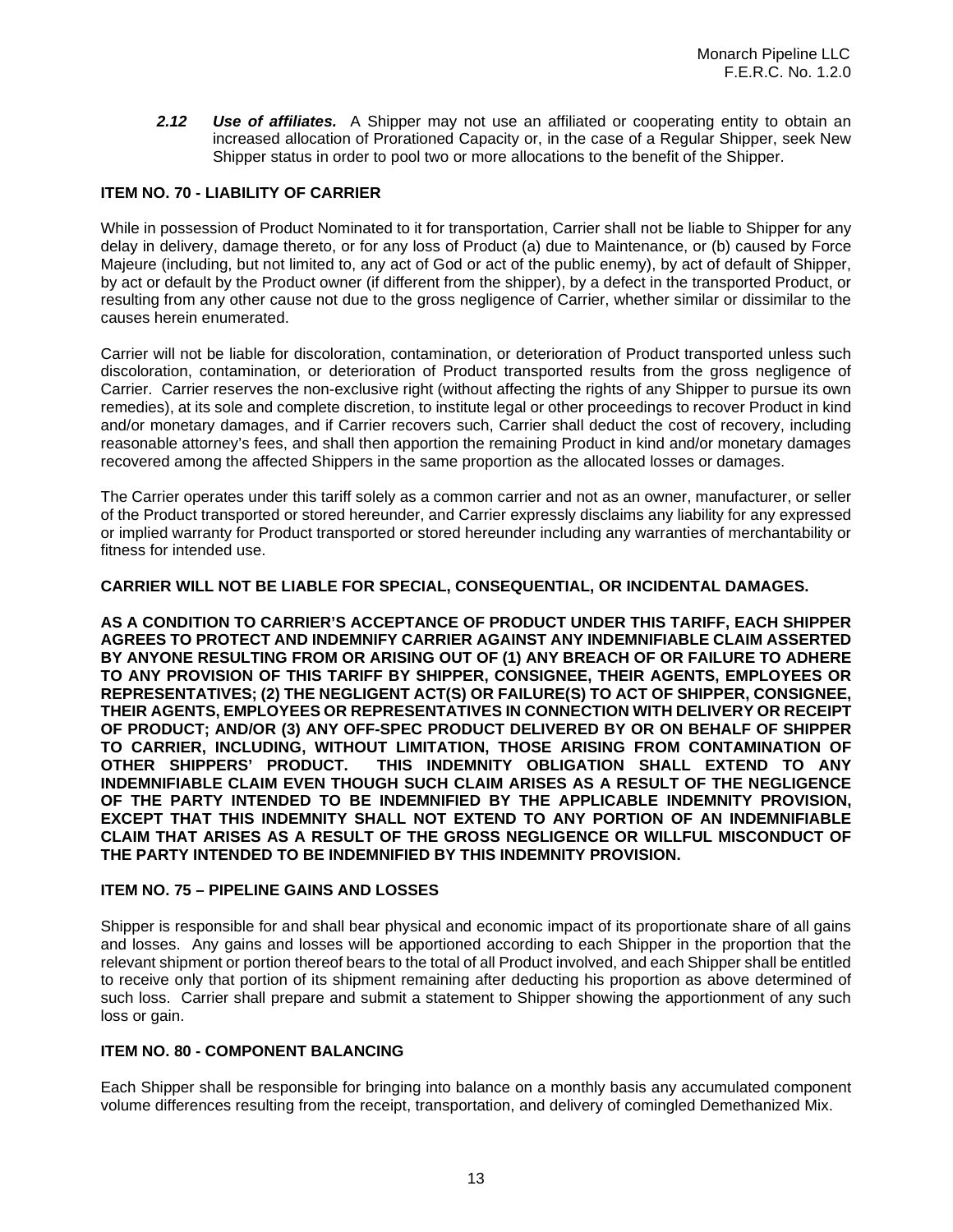## **ITEM NO. 85 – APPLICATION OF RATES TO INTERMEDIATE POINTS**

On a temporary basis not to exceed thirty (30) days, Product accepted for transportation from or to any point on Carrier's Pipeline not named in this Tariff, but which is intermediate to a point where rates are published, will be assessed the rate in effect from or to the next more distant point published in this Tariff. Continuous use of intermediate point rate application for more than thirty (30) days requires establishment of a rate for the transportation service.

## **ITEM NO. 90 - ADDITIONAL CONTRACTS**

Separate agreements in accord with this Tariff, and applicable regulations covering further details, may be required by Carrier before any duty for transportation shall arise.

With respect to Committed Shippers, separate agreements, including a TSA, in accord with this Tariff, and applicable regulations covering further details, are required by Carrier before a Committed Shipper qualifies for service under the provisions and rates applicable to such Committed Shippers.

## **SECTION II RULES AND REGULATIONS APPLICABLE TO COMMITTED SHIPPERS**

## **ITEM NO. 95 – APPLICATION OF INCENTIVE PROGRAM**

In addition to the rules and regulations set forth in Section I, as applicable, the rules and regulations in this Section II shall apply to Committed Shippers. The Committed Rates identified in Item No. 135 and the terms set forth in this Section II will apply to qualifying shipments of a Committed Shipper.

## **ITEM NO. 100 –** 2019 **VOLUME COMMITMENT PROGRAM**

- A. Committed Shipper must have executed a 2019 Volume Commitment Transportation Agreement with Carrier pursuant to the Open Season that concluded on May 3, 2019.
- B. Commencing as of the Commencement of Service Date and continuing through the Term of the TSA, Committed Shipper agrees to Nominate and ship the Committed Volume, or otherwise pay a Deficiency Payment for, failure to ship its Required Monthly Volume. Unless otherwise expressly agreed to by Carrier a Committed Shipper will not be permitted to reduce its Committed Volume during the Term of the TSA.
- C. If, commencing on the Commencement of Service Date and continuing during the Term, Carrier's ability to receive and transport Demethanized Mix is reduced or suspended due to Carrier's Force Majeure, Maintenance, or for situations in which Shipper's allocation of capacity is reduced below Shipper's Committed Volume as a result of prorationing, Shipper shall be deemed to have delivered the Committed Volume during any such period notwithstanding the fact that the actual volume, if any, that Shipper delivers and Carrier receives and transports during such period of Carrier's Force Majeure or Maintenance is less than such Commitment Volume. For avoidance of doubt, only the actual volume, if any, delivered by Shipper and received and transported by Carrier during any period of Carrier's Force Majeure or Maintenance shall be subject to transportation charges.
- D. Subject to the terms and conditions of this Tariff, commencing on the Commencement of Service Date and continuing during the Term, if Committed Shipper fails to ship its Required Monthly Volume during any Month, such Committed Shipper shall pay Carrier an amount equal to the Committed Rate then in effect multiplied by the difference between (i) the Committed Shipper's Required Monthly Volume for the Month and (ii) the Committed Shipper's actual shipments for such Month ("Deficiency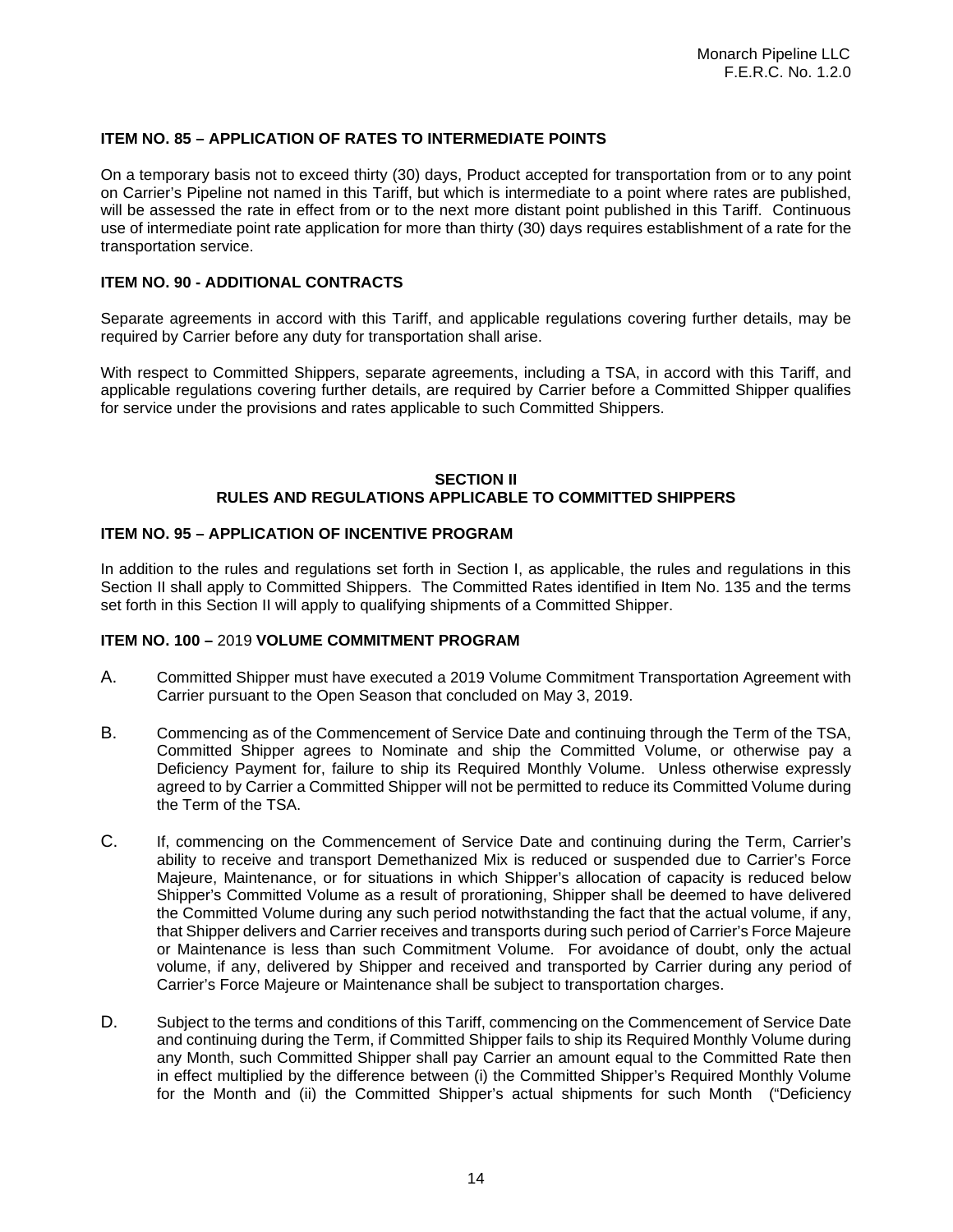Payment"). Carrier will calculate and bill Shipper for any Deficiency Payment owed within thirty (30) Days after the end of the Month in which the Deficiency Payment resulted. The Parties expressly understand that any Deficiency Payment owed by Shipper to Carrier pursuant to this Item No. 100 shall not be forgiven for any reason, except as otherwise expressly provided for within the Tariff.

- E. Committed Shipper agrees that, to the extent it does not utilize up to its Committed Volume in any Month, Carrier shall be free to utilize such unused capacity for the provision of transportation services to other shippers without impacting the payment obligations of Committed Shipper, including Committed Shipper's obligations to make Deficiency Payments pursuant to this Item No. 100.
- F. Subject to available capacity, Committed Shipper shall have the right during each Month of the Term, but not the obligation, to ship Product in excess of its Committed Volume multiplied by the number of days in the Month ("Excess Volume"). Carrier agrees to transport such Excess Volume subject to available capacity and the provisions set forth in this Tariff.

# **ITEM NO. 110 – PROVISION OF SERVICES**

To the extent permitted by applicable law and pursuant to the terms of this Tariff, Carrier agrees, commencing on the Commencement of Service Date to receive each Month from Shipper volumes of Product at the Origin, as properly Nominated and tendered by Shipper and to redeliver equivalent volumes of Product to Shipper at one or more of the Destination(s). Carrier may refuse to accept any Barrels of Product from Shipper for services if Shipper is in violation of the Tariff or if the Committed Shipper is in breach of its' 2019 Volume Commitment Transportation Agreement at the time the volumes of Product are Nominated or tendered to

## **ITEM NO. 115 – TARIFF RATES AND CHARGES**

- A. The "Committed Rate" is the per Barrel rate that Committed Shipper has agreed to pay for its actual shipments of Committed Volumes during the Term, as that rate may be changed from time to time during the Term in accordance with the provisions of this Tariff and such Committed Shipper's 2019 Volume Commitment Transportation Agreement.
- B. For any Deficiency Volumes, Shipper shall pay the then applicable Committed Rate.
- C. During the continuance of a Committed Shipper default of its 2019 Volume Commitment Transportation Agreement, the tariff rate payable by a Committed Shipper for its Committed Volume and any volumes that are shipped shall be the applicable General Commodity Rate then in effect, as set forth in Item No. 130.

## **ITEM NO. 120 – CARRIER DISCRECTION**

Carrier will operate its system and implement the rules and regulations contained in this Tariff, including those provisions providing for Carrier's discretion, in a manner that is not unduly discriminatory or unduly preferential.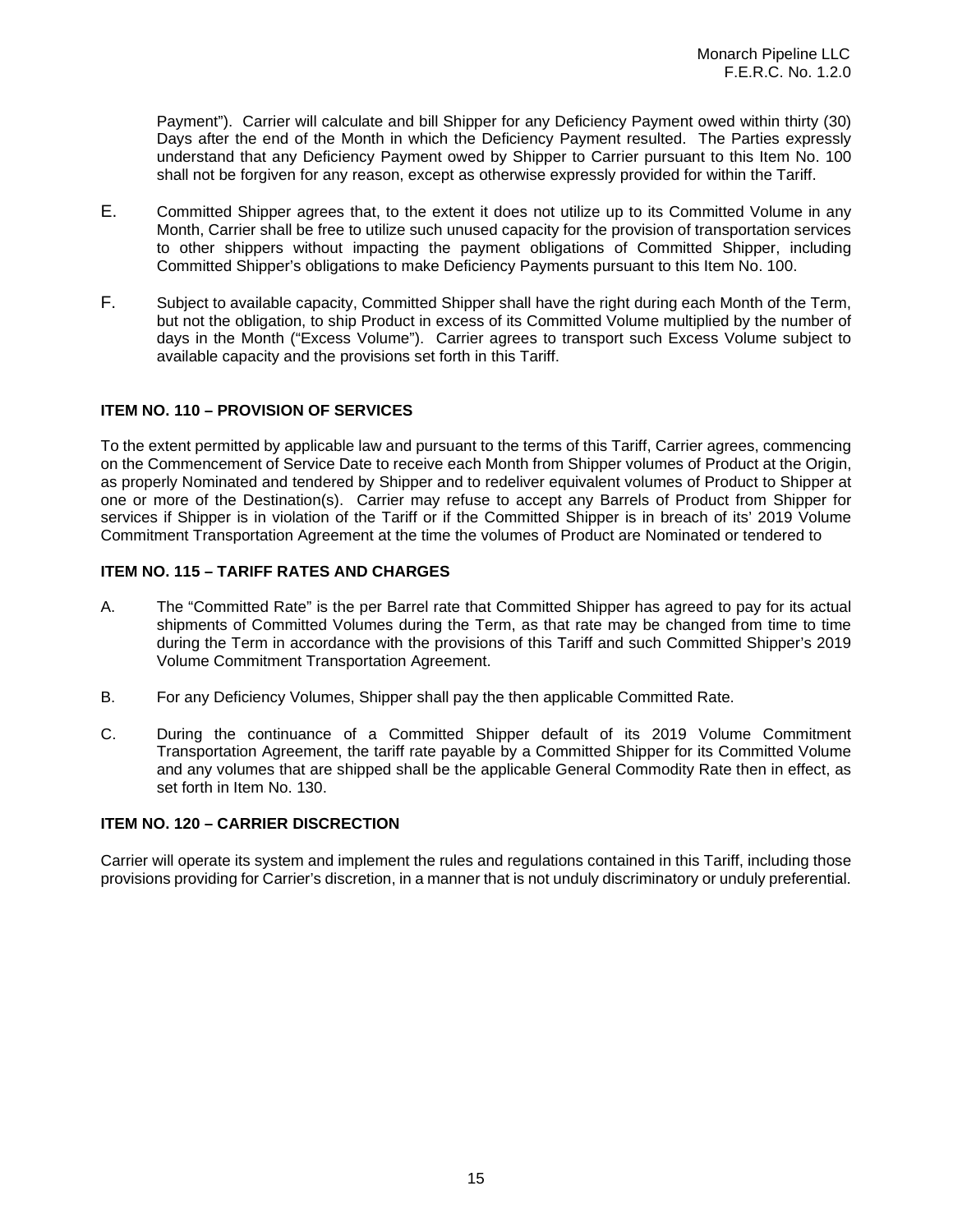## **SECTION III RATES**

# **ITEM NO. - 130 – GENERAL COMMODITY RATES**

# **GENERAL COMMODITY RATES (1)**

(*in cents per Barrel)*

| ORIGIN(S)                                                                 | <b>DESTINATION</b>                                                         | <b>RATE</b>  |
|---------------------------------------------------------------------------|----------------------------------------------------------------------------|--------------|
| Williams Oak Grove Gas Processing<br>Facility, Moundsville, West Virginia | Williams Moundsville Fractionation<br>Facility, Moundsville, West Virginia | $[D]$ 63.90  |
| Williams Oak Grove Gas Processing<br>Facility, Moundsville, West Virginia | UEO Fractionation Facility, Scio, Ohio                                     | $[D]$ 276.88 |

(1) The General Commodity rate is the uncommitted rate.

## **ITEM NO. 135 - COMMITTED RATES**

# **COMMITTED RATES (1)**

(*in cents per Barrel)*

See Section II of this Tariff for Application

| ORIGIN(S)                                                                       | <b>COMMITTED</b><br><b>VOLUME</b>                                 | <b>DESTINATION</b>                                                         | <b>RATE</b>  |
|---------------------------------------------------------------------------------|-------------------------------------------------------------------|----------------------------------------------------------------------------|--------------|
| Williams Oak Grove Gas<br>Processing Facility,<br>Moundsville, West<br>Virginia | $≥15,000$ barrels<br>per day and<br>$<$ 40,000 barrels<br>per day | Williams Moundsville Fractionation<br>Facility, Moundsville, West Virginia | $[U]$ 53.05  |
|                                                                                 |                                                                   | UEO Fractionation Facility, Scio, Ohio                                     | $[U]$ 235.65 |
|                                                                                 | $\geq$ 40,000 barrels<br>per day                                  | Williams Moundsville Fractionation<br>Facility, Moundsville, West Virginia | [U] $42.85$  |
|                                                                                 |                                                                   | UEO Fractionation Facility, Scio, Ohio                                     | [U] $160.67$ |

(1) Subject to increase each July, in accordance with the mechanism set forth in FERC regulation 18 C.F.R. § 342.3 or any successor thereto.